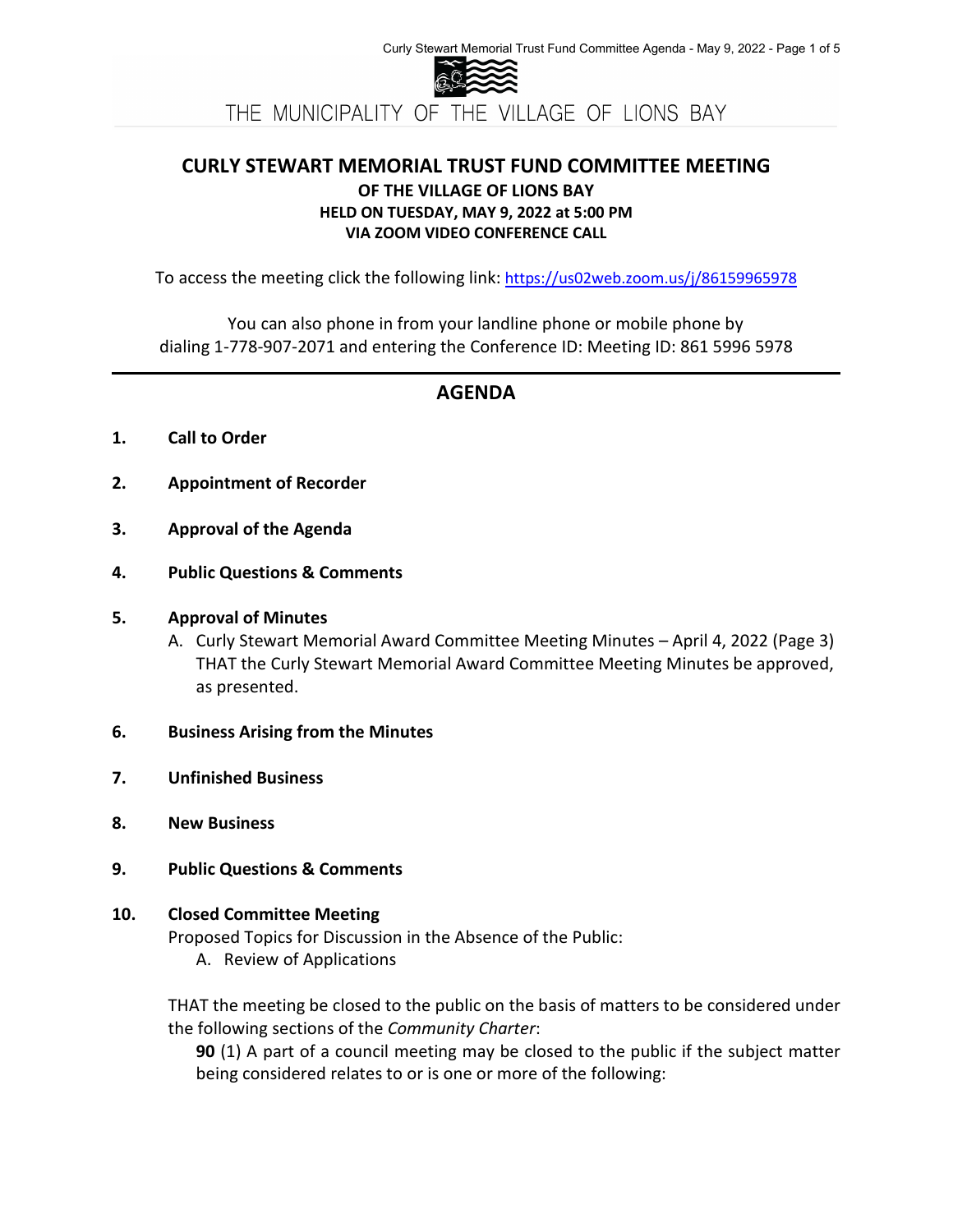b) personal information about an identifiable individual who is being considered for a municipal award or honour, or who has offered to provide a gift to the municipality on condition of anonymity.

# **11. Reporting Out from Closed Portion of Meeting**

### **12. Adjournment**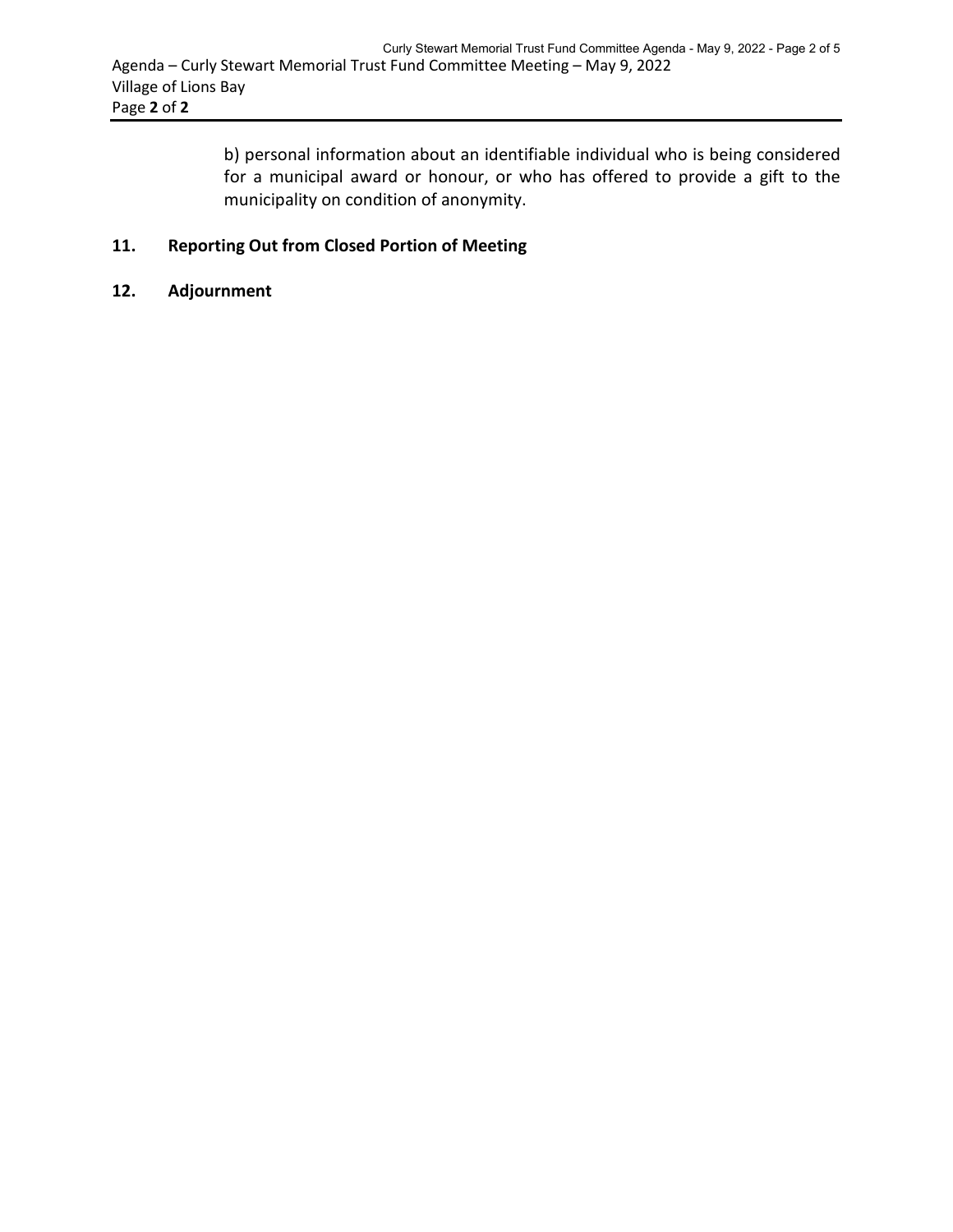

THE MUNICIPALITY OF THE VILLAGE OF LIONS BAY

# **CURLY STEWART MEMORIAL TRUST FUND COMMITTEE MEETING**

**OF THE VILLAGE OF LIONS BAY**

**HELD ON MONDAY, APRIL 4, 2022 at 5:00 PM VIA ZOOM VIDEO CONFERENCE CALL**

# **MINUTES**

#### In Attendance:

- Councillor Neville Abbott Chair
- Hugo van Hoogstraten
- Jennifer Hetherington
- Joan Coert
- Nicole Strahl

#### **1. Call to Order**

Chair Abbott called the meeting to order at 5.04 pm

# **2. Appointment of Recorder**

Hugo van Hoogstraten was appointed as the recorder

- **3. Approval of the Agenda** Approved
- **4. Public Questions & Comments** None

# **5. Approval of Minutes**

A. Curly Stewart Memorial Award Committee Meeting Minutes – October 18, 2021 Moved/Seconded THAT the Curly Stewart Memorial Award Committee Meeting Minutes be approved, as presented.

**CARRIED**

- **6. Business Arising from the Minutes** None
- **7. Unfinished Business** None

# **8. New Business**

- A. Welcome to Committee Members
	- Nicole Strahl has joined the committee as of April 2022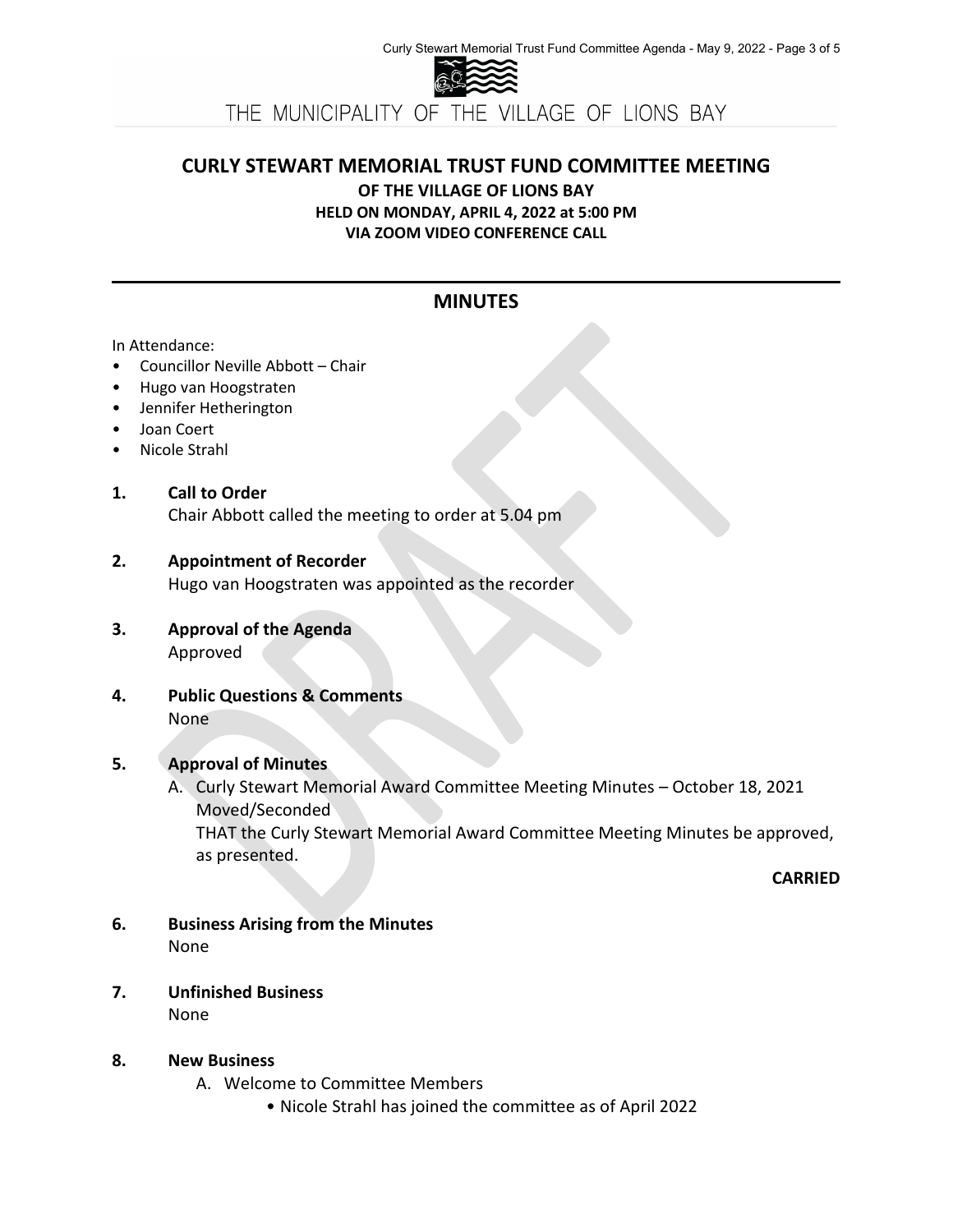- Erin French will join the committee next year (2023)
- B. Overview of Committee Membership Councillor Abbott Verbal Update
- C. Overview of Funds Councillor Abbott Verbal Update
	- The committee agreed to defer fundraising to the future as there are sufficient funds to pay the scholarship for the next 10 years.
	- A BBQ fundraiser is planned by Penny Nelson and Neville Abbott linked to the Lions Bay bird friendly village initiative at the village hall on Saturday May 14, 2022 mid-day, drawing the community's interest and collecting donations to the Curly Steward Memorial Trust Fund.
	- ACTION Joan: investigate additional coffee fundraising options and report back to the committee.
- D. Overview of Application Form and Process Publication in the Village Update
	- The committee discussed and agreed on the reworded section application form, as follows:

*Application: this can be any expression of your achievements and intentions with respect to the selection criteria. Submit only one of the following:*

- *A written statement (max. 1000 words), or*
- *A video presentation submission (between two (2) and five (5) minutes) on how you exemplify the criteria described (which may include a short written introduction), or*
- *In the case of art, a video in which you present your art (also between two (2) and five (5) minutes, which may include a short written introduction).*
- The amount of \$500 on page 2 of the form needs to be updated to \$750 for consistency.
- ACTION Karla: update the application form as per 2 bullets above.
- E. Overview of Schedule
	- ACTION Neville: Confirm on April 5, 2022 that the committee's proposed winning applicant does not need to go through council meeting discussion as the timing is tight with the next council meeting being on May 3, 2022 prior to the
- F. The committee agreed that each committee member is free to interpret the evaluation criteria to propose its preferred applicant and present that during the discussion with the other committee members.